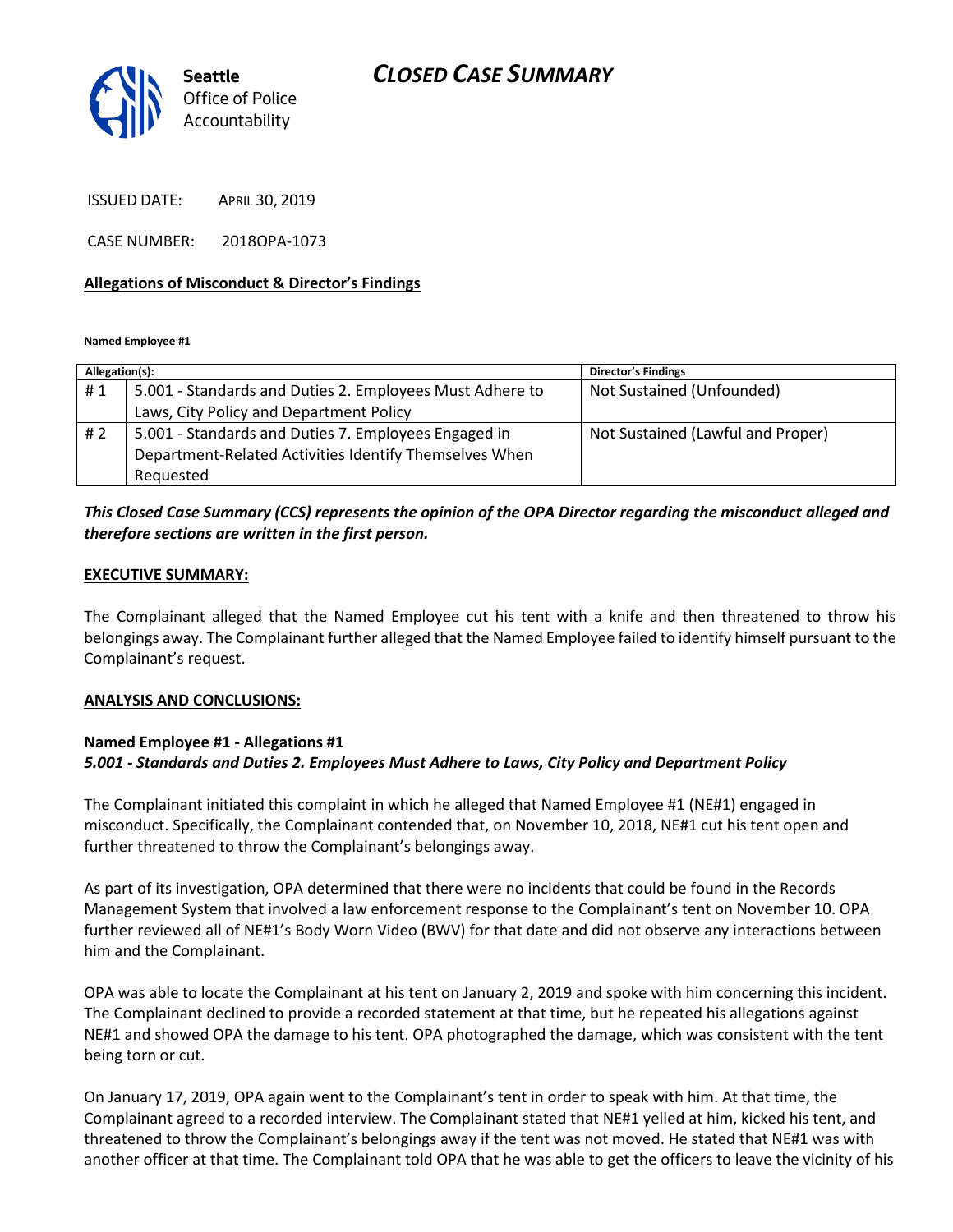tent, but that they returned around an hour later. The Complainant alleged that, at that time, NE#1 cut his tent with a knife rendering it unusable. The Complainant described NE#1's knife as being six to eight inches long with a blade that curled at the tip and serrated edges. He told OPA that NE#1 grabbed his arm and told him that he was under arrest. The Complainant stated that individuals witnessed the incident but that he could not identify any of them.

OPA also interviewed NE#1. NE#1 stated that he did interact with the Complainant on November 10. He said that he was with another officer at the time – referred to here as Witness Officer #1 (WO#1). He told OPA that the City had recently removed tents from that location and that he observed that the Complainant's tent was still erected. NE#1 said that he asked the Complainant to remove the tent from that location. NE#1 stated that he knocked on the Complainant's tent and that the Complainant yelled at him and told NE#1 that he needed a warrant to speak with him. NE#1 recounted that he told the Complainant that he did not need a warrant to have a discussion. NE#1 denied that he kicked the tent. NE#1 denied ever cutting the Complainant's tent or threatening to throw away the Complainant's belongings. NE#1 indicated that he did not intend to take any law enforcement action against the Complainant and that he viewed their interaction as a social contact. NE#1 denied ever grabbing the Complainant's arm and telling him that he was under arrest.

OPA further interviewed WO#1. He provided a similar account to NE#1 in most respects. However, WO#1 stated that he believed that NE#1 made physical contact with the tent at one point. WO#1 recalled seeing the tarp fall off and assumed that NE#1 grabbed it. WO#1 denied, however, seeing NE#1 kick, cut, or otherwise damage the tent. WO#1 also stated that NE#1 told the Complainant that he could remove the tent and his belongings without a warrant. WO#1 also believed that their interaction with the Complainant was a social contact.

Based on WO#1's statements, OPA re-interviewed NE#1. He did not recall touching the tent. He speculated that, in response to the Complainant's assertions that the tent was damaged, he could have lifted up the tarp to verify whether this was the case, thus causing the tarp to fall to the ground. However, he again denied ever cutting or purposefully damaging the tent. NE#1 confirmed that he carried a knife with him on the date in question. OPA observed and photographed the knife. The knife possessed by NE#1 did not match the description provided by the Complainant. Lastly, NE#1 did not recall telling the Complainant that he could move his tent and property without a warrant and reasserted his belief that he raised the warrant in the context of not needing one to have a conversation with the Complainant.

SPD Policy 5.001-POL-2 requires that employees adhere to laws, City policy, and Department policy. If the Complainant's assertions were true, the behavior alleged would have constituted a violation of this policy.

Based on the totality of the evidence gathered during OPA's investigation, I do not believe that there is a sufficient basis to find that NE#1 engaged in the conduct alleged by the Complainant. NE#1 denied doing so and this account was corroborated by WO#1. I find WO#1's recollection of the events to be detailed and credible and, in OPA's opinion, it strongly supports a finding that no violation occurred. Moreover, the knife that the Complainant described as being used to cut his tent was inconsistent with the knife that NE#1 carried. I note that the Complainant contended that the knife used was the same as one that an assailant threatened him with several weeks earlier. I find it unbelievable that NE#1 would possess and utilize that same knife and, as such, this diminished the weight I placed on the Complainant's testimony.

Ultimately, when applying a preponderance of the evidence standard, I find that the misconduct alleged did not occur. Accordingly, I recommend that this allegation be Not Sustained – Unfounded.

Recommended Finding: **Not Sustained (Unfounded)**

# **Named Employee #1 - Allegation #2** *5.001 - Standards and Duties 7. Employees Engaged in Department-Related Activities Identify Themselves When Requested*